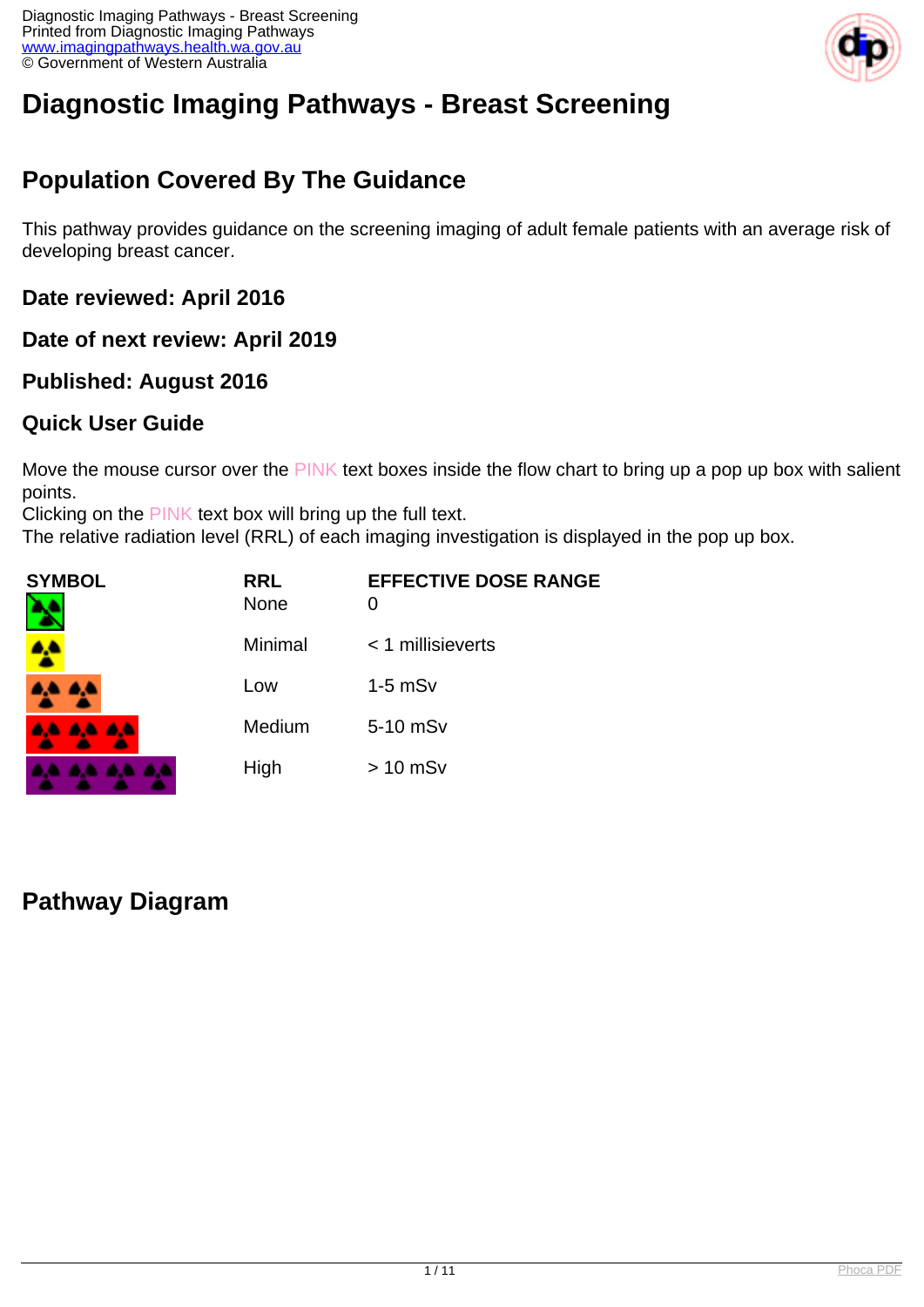Diagnostic Imaging Pathways - Breast Screening Printed from Diagnostic Imaging Pathways [www.imagingpathways.health.wa.gov.au](http://www.imagingpathways.health.wa.gov.au/) © Government of Western Australia





#### **Image Gallery**

Note: These images open in a new page

**1 Breast Carcinoma**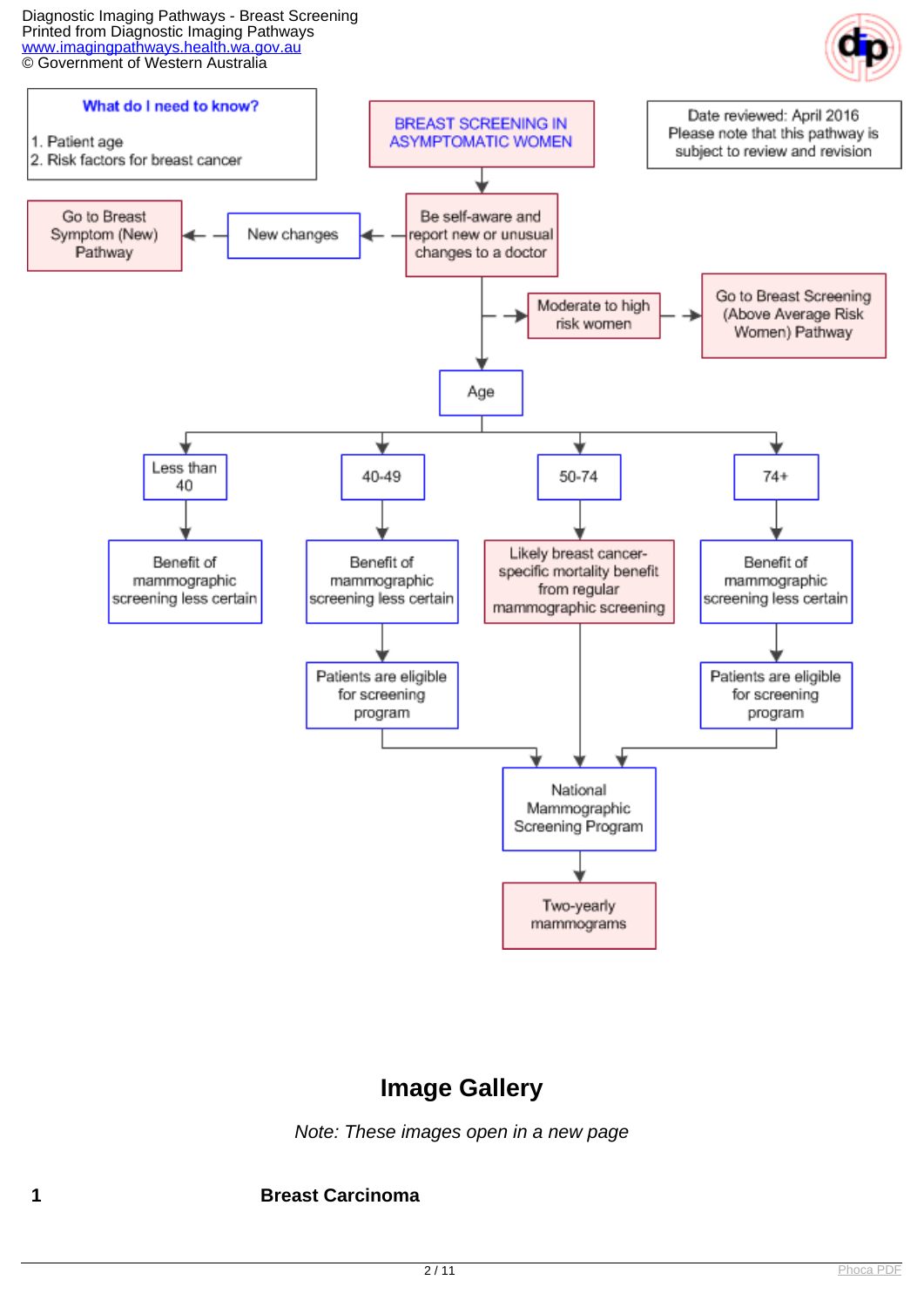Diagnostic Imaging Pathways - Breast Screening Printed from Diagnostic Imaging Pathways [www.imagingpathways.health.wa.gov.au](http://www.imagingpathways.health.wa.gov.au/) © Government of Western Australia





Image 1 (Breast Mammography): Stellate lesion with malignant calcification. In addition there is inversion of the nipple and adjacent skin thickening. The features are highly suspicious for an invasive breast carcinoma.

Image 2a (Mammogram, right breast): A non-calcified 22mm mass is present in the upper inner quadrant of the right breast.

**2b** Image 2b (Ultrasound, right breast): Ultrasound of the same lesion showed an ill-defined solid mass with irregular margins, distortion of adjacent stroma and posterior acoustic shadowing, features which are suspicious for malignancy. Biopsy confirmed an invasive ductal carcinoma.

Image 3a: Mastectomy showing an irregular pale tumour (arrow) with surrounding fibrosis consistent with a breast carcinoma.

**3b** Image 3b (H&E, x2.5): Histological section of a moderately differentiated (Grade 2) invasive ductal carcinoma, type not otherwise specified, infiltrating through the breast parenchyma and surrounded by desmoplastic stroma. Occasional poorly formed tubules can be seen at the periphery (arrows).

Image 4 (H&E, x10): Histological section of a typical invasive lobular carcinoma showing the classical alignment of single cells in rows.

## **Teaching Points**

- Screening for women at 'average risk' of breast cancer is dependent on age and should be based on a balance between the benefits and potential harms
- Screening with mammography has been shown to reduce breast cancer specific mortality in women aged 50-74
- Biennial mammography is recommended in this cohort of women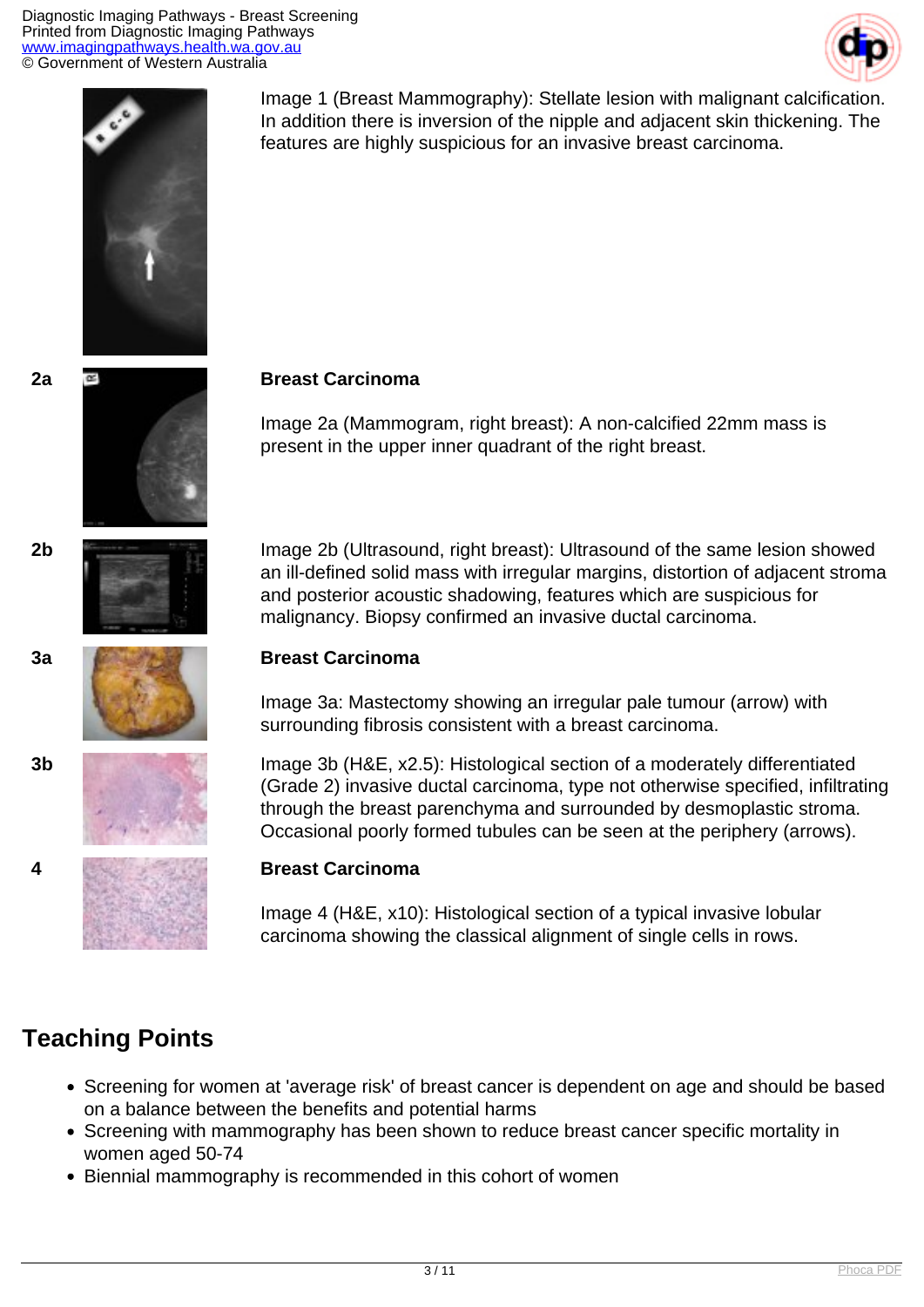![](_page_3_Picture_1.jpeg)

## **Breast Screening**

- Breast cancer is the most common cancer in women worldwide. [1](index.php?option=com_content&view=article&id=177&tab=references#1) In Australia, one in eight women will develop breast cancer in their lifetime and it is one of the leading causes of mortality with more than 3000 estimated deaths in [2](index.php?option=com_content&view=article&id=177&tab=references#2)015.  $2.3$  $2.3$  Males also develop breast cancer, although it is less common (the risk of a male being diagnosed with breast cancer before 85 years was 1 in 688 in 2008)
- The aim of breast cancer screening is early detection of breast cancer so that prognosis can be improved by early intervention
- Breast screening programs are designed such that the benefits of reduced breast cancer mortality are balanced with the potential harms of screening including false-positives, over-diagnosis and radiation exposure
- Risk factors for breast cancer include but are not limited to  $4.5$  $4.5$ 
	- ∘ Increasing age
	- Female gender breast cancer occurs 100 times more frequently in women than in men
	- Family history of breast cancer
	- Inherited genetic mutations such as BRCA1, BRCA2, p53,ATM and PTEN
	- Chest irradiation between the ages of 10 and 30 years
	- White race
	- Obesity
	- Dense breast tissue
	- Early menarche or late menopause
	- Alcohol
	- Smoking
- Several risk prediction models have been developed to calculate a woman's breast cancer risk based on family history and other major risk factors.  $6.7$  Although a family history of breast cancer is common, only a small percentage of breast cancers will be associated with an inherited genetic mutation. [4](index.php?option=com_content&view=article&id=177&tab=references#4) These models are used for risk assessment of individual patients, to decide whether to recommend genetic testing and to predict which patients may benefit from high-risk screening. There are benefits and limitations to each model and calculated risk can vary a great deal according to which model is used. Due to this complexity, stratification of patients by risk should be carried out by health care professionals who specialize in risk assessment. [8](index.php?option=com_content&view=article&id=177&tab=references#8),[9](index.php?option=com_content&view=article&id=177&tab=references#9) One such model is the Familial Risk Assessment-Breast and Ovarian Cancer (FRA-BOC), an online tool which provides an estimation of the risk of developing breast or ovarian cancer, based on family history for unaffected women. The three broad categories of risk are outlined below [10](index.php?option=com_content&view=article&id=177&tab=references#10)

| <b>CATEGORIES OF RISK</b>                                                                                                                  | <b>FAMILY HISTORY CRITERIA</b>                                                                                                                                                                                                                                                          |
|--------------------------------------------------------------------------------------------------------------------------------------------|-----------------------------------------------------------------------------------------------------------------------------------------------------------------------------------------------------------------------------------------------------------------------------------------|
| At or slightly above average risk<br>> 95% of the female population<br>Risk of breast cancer up to age 75 is<br>between 1 in 11 and 1 in 8 | • No confirmed family history of<br>breast cancer<br>• One first-degree relative<br>diagnosed with breast cancer at<br>age 50 or older<br>• One second-degree relative<br>diagnosed with breast cancer at<br>any age<br>• Two second-degree relatives on<br>the same side of the family |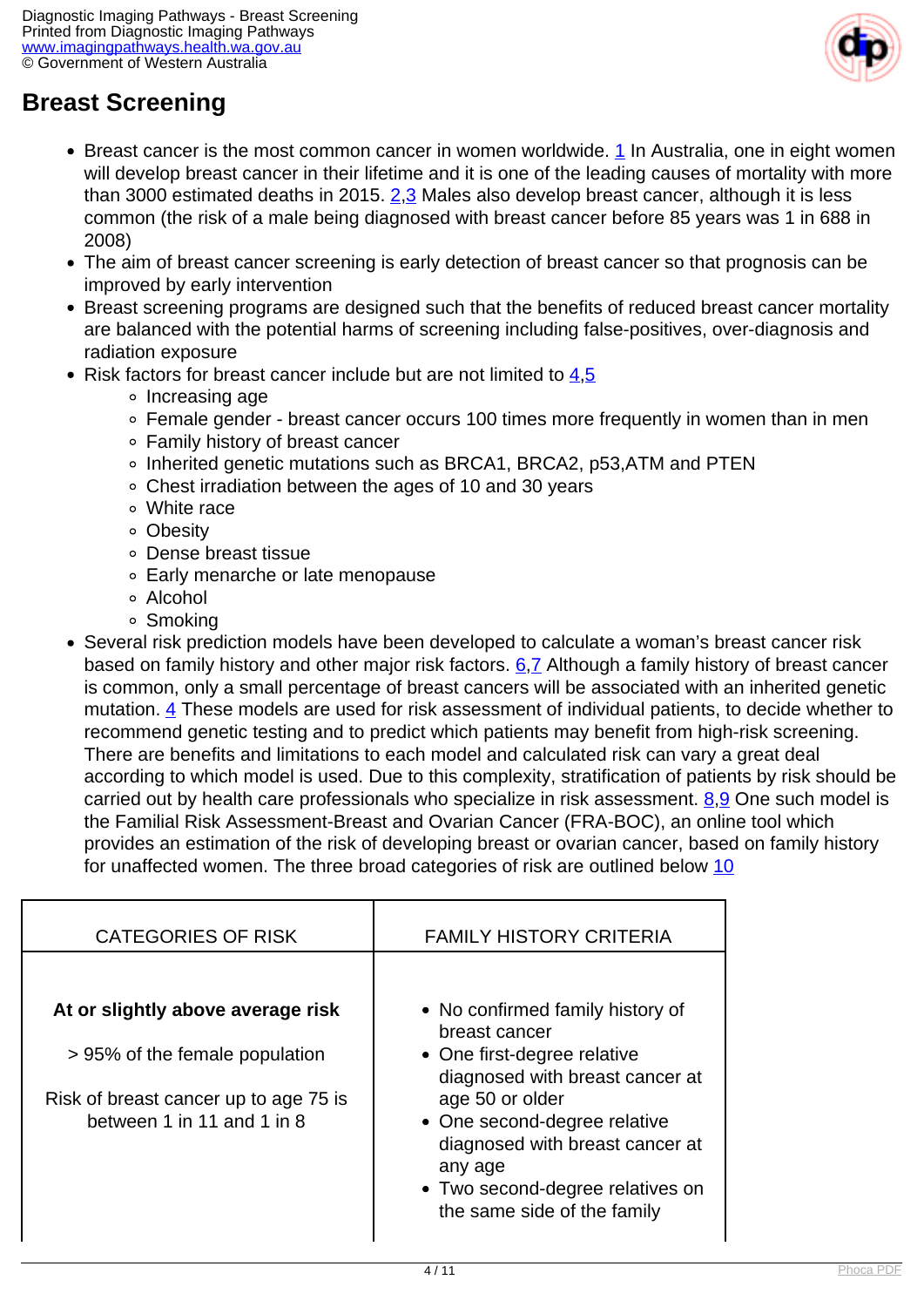![](_page_4_Picture_1.jpeg)

| © Government of Western Australia                                                                                                       |                                                                                                                                                                                                                                                                                                                                                                                                                                                                                                                                                                                                                                                                                                                                  |
|-----------------------------------------------------------------------------------------------------------------------------------------|----------------------------------------------------------------------------------------------------------------------------------------------------------------------------------------------------------------------------------------------------------------------------------------------------------------------------------------------------------------------------------------------------------------------------------------------------------------------------------------------------------------------------------------------------------------------------------------------------------------------------------------------------------------------------------------------------------------------------------|
|                                                                                                                                         | diagnosed with breast cancer at<br>age 50 years or older<br>• Two first-degree or second-<br>degree relatives diagnosed with<br>breast cancer at age 50 years or<br>older, but on different sides of the<br>family                                                                                                                                                                                                                                                                                                                                                                                                                                                                                                               |
| <b>Moderately increased risk</b><br>< 4% of the female population<br>Risk of breast cancer up to age 75 is<br>between 1 in 8 and 1 in 4 | • One first-degree relative<br>diagnosed with breast cancer<br>before the age of 50<br>• Two first-degree relatives, on the<br>same side of the family,<br>diagnosed with breast cancer<br>• Two second-degree relatives, on<br>the same side of the family,<br>diagnosed with breast cancer, at<br>least one before the age of 50<br>• No additional features of<br>potentially high risk group                                                                                                                                                                                                                                                                                                                                 |
| <b>Potentially high risk</b><br>< 1% of the female population<br>Risk of breast cancer up to age 75 is<br>between 1 in 4 and 1 in 2     | • Two first-degree or second-<br>degree relatives on one side of<br>the family diagnosed with breast<br>or ovarian cancer plus on or more<br>of the following on the same side<br>of the family<br>○ Additional relative(s) with<br>breast or ovarian cancer<br>○ Breast cancer diagnosed<br>before the age of 40<br>○ Bilateral breast cancer<br>• Breast and ovarian cancer<br>in the same woman<br>• Jewish ancestry<br>• Breast cancer in a male<br>relative<br>• One first-degree or second-<br>degree relative diagnosed with<br>breast cancer at age 45 or<br>younger plus another first-degree<br>or second-degree relative on the<br>same side of the family with<br>sarcoma (bone/soft tissue) at age<br>45 or younger |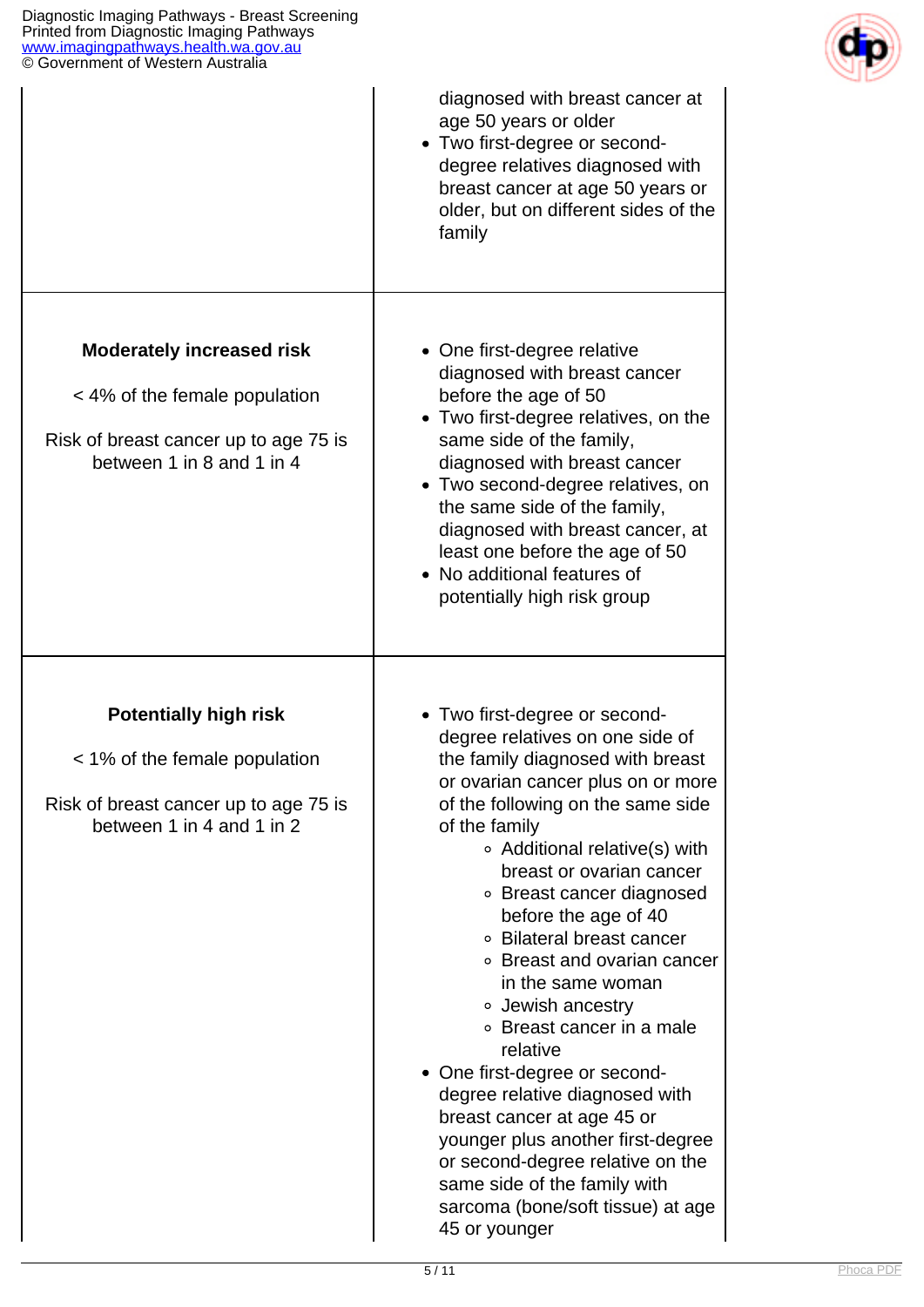![](_page_5_Picture_1.jpeg)

- Member of family in which the presence of a high risk breast cancer gene mutation had been established
- Women who are potentially high risk of ovarian cancer
- This pathway provides guidance regarding breast screening in asymptomatic women who are 'average risk' for breast cancer
- Other broad definitions for women with 'average risk' for breast cancer include women without a personal history of breast cancer, a confirmed or suspected genetic mutation known to increase risk of breast cancer (e.g. BRCA), a history of chest irradiation between the ages of 10 to 30 or women < 20% lifetime risk of breast cancer [1](index.php?option=com_content&view=article&id=177&tab=references#1),[5](index.php?option=com_content&view=article&id=177&tab=references#5)

#### **Breast Awareness**

- Although breast self-examination has been promoted for many years as a screening method to diagnose breast cancer at an early stage, studies have shown that self-detection does not reduce breast cancer-specific mortality [30](index.php?option=com_content&view=article&id=177&tab=references#30) and self-examination is no longer routinely recommended [1](index.php?option=com_content&view=article&id=177&tab=references#1)
- However, more than half of breast cancers are diagnosed after investigation of a breast change found by the woman or by her doctor [31](index.php?option=com_content&view=article&id=177&tab=references#31) hence women are recommended to be aware of the normal look and feel of her breasts and report new or unusual changes to the doctor [31](index.php?option=com_content&view=article&id=177&tab=references#31)
- No one method for women to use when checking their breasts is recommended over another [31](index.php?option=com_content&view=article&id=177&tab=references#31)

## **Mammography Screening Program**

- Mammography screening has been shown to be associated with a statistically significant reduction in breast cancer mortality in multiple high quality studies [11,](index.php?option=com_content&view=article&id=177&tab=references#11)[12](index.php?option=com_content&view=article&id=177&tab=references#12)
- In one meta-analysis of 11 randomized control trials with 13 years of follow-up, there was an estimated 20% reduction in breast cancer mortality in women invited for screening compared with women not offered screening [11](index.php?option=com_content&view=article&id=177&tab=references#11)
- Reduction in breast cancer mortality is greatest for women between 60-69 years (RR 0.69, 95% CI: 0.57-0.83) [13](index.php?option=com_content&view=article&id=177&tab=references#13)
- Around 75% of all breast cancers occur in women over the age of 50 [14](index.php?option=com_content&view=article&id=177&tab=references#14)
- The benefit of screening women younger than 50 is less certain  $1,12,13$  $1,12,13$  $1,12,13$
- BreastScreen Australia therefore invites women aged 50-74 for 2 yearly mammograms, with women aged 40-49 or 75 and over also eligible to attend if they wish [14](index.php?option=com_content&view=article&id=177&tab=references#14)
- For every 1000 women who are screened every two years through BreastScreen Australia (over 25 years), around 8 deaths will be prevented [3](index.php?option=com_content&view=article&id=177&tab=references#3)
- Routine imaging for women younger than 40 is not recommended [14](index.php?option=com_content&view=article&id=177&tab=references#14)
- If an abnormality is found on initial screening mammography, it is further investigated by one or more of the following methods, collectively known as then triple test. Not all patients will require all three tests to be performed [15](index.php?option=com_content&view=article&id=177&tab=references#15)[,16](index.php?option=com_content&view=article&id=177&tab=references#16)
	- Clinical assessment
	- Imaging: repeat mammography including special views or sonography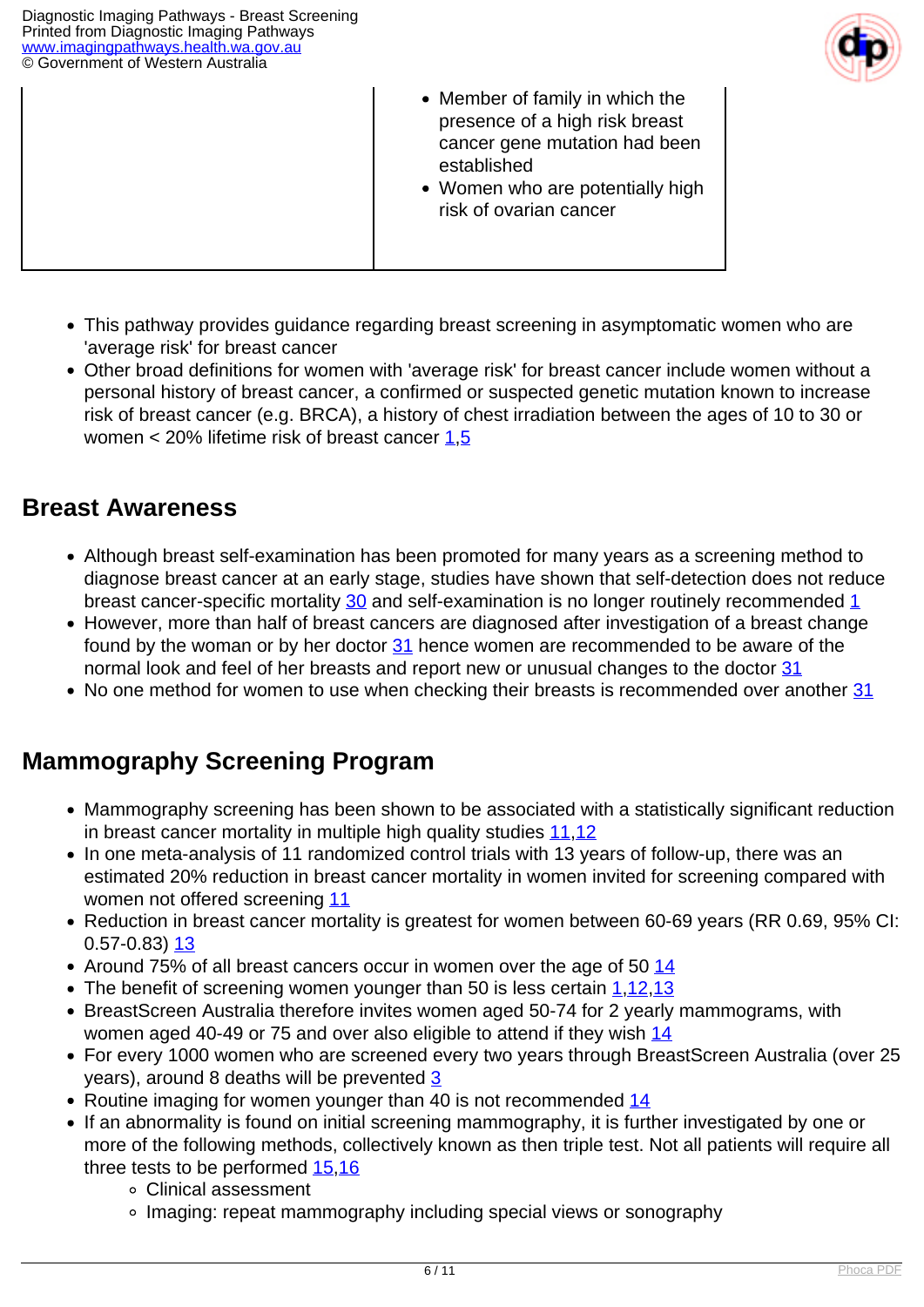![](_page_6_Picture_1.jpeg)

Tissue sampling: core biopsy preferred over FNA as it provides better sensitivity and specificity for non-palpable and palpable lesions [17,](index.php?option=com_content&view=article&id=177&tab=references#17)[18](index.php?option=com_content&view=article&id=177&tab=references#18),[19](index.php?option=com_content&view=article&id=177&tab=references#19)

## **Mammography**

- The two main types of mammography are film (also analogue, film screen) mammography and digital mammography
- In film mammography, x-rays are transmitted through the breast tissue to create an image that is displayed directly on film. Digital mammography uses digital receptors which absorb x-rays transmitted through breast tissue and once recorded, can be displayed electronically by using computer image-processing techniques
- Digital mammography has largely replaced film as the primary test to screen women for breast cancer in Australia. [20](index.php?option=com_content&view=article&id=177&tab=references#20) The advantages of digital mammography over film mammography are [21](index.php?option=com_content&view=article&id=177&tab=references#21)
	- The ability to post-process the image by changing contrast and magnification
	- Greater contrast resolution
	- Lower average radiation dose
	- The ability to store and send images electronically
- There are two main types of digital imaging systems which represent advancing, improving technology; computed radiography (CR) where a cassette-based removable detector is inserted into an external reading device to generate an image and direct radiography (DR) where the image is transmitted directly to the radiologist's workstation
- Full-field digital mammography is a DR technique which has a reported cancer detection rate that is greater than film and CR. [12](index.php?option=com_content&view=article&id=177&tab=references#12)[,22,](index.php?option=com_content&view=article&id=177&tab=references#22)[23](index.php?option=com_content&view=article&id=177&tab=references#23) It is significantly more accurate than film in young women aged less than 50 years, women with dense breasts and premenopausal and peri-menopausal women [24](index.php?option=com_content&view=article&id=177&tab=references#24) and is the most common mammography technique used in Australia
- Standard mammography involves two views: cranio-caudal and medio-lateral oblique [25](index.php?option=com_content&view=article&id=177&tab=references#25)
- The diagnostic accuracy of mammography is enhanced through the use of magnification views (magnified, coned compression views), which visualise only a small area of breast tissue but gives better contrast resolution and spatial detail
- Standardised reporting systems such as the Breast Imaging Reporting and Data System (BI-RADS) by the American College of Radiology have been developed to improve communication between physicians [26](index.php?option=com_content&view=article&id=177&tab=references#26)
- Although useful in predicting the presence of malignancy and widely adopted in clinical practice in USA and Europe, [25](index.php?option=com_content&view=article&id=177&tab=references#25),[27](index.php?option=com_content&view=article&id=177&tab=references#27) BI-RADS use is less common in Australia [28](index.php?option=com_content&view=article&id=177&tab=references#28)
- The standardised reporting system currently in use in Australia requires a description of the following characteristics
	- Location
	- Size
	- Mass lesions shape, margins, associated calcifications
	- Asymmetric density
	- Significant calcification- distribution, shape
	- Architectural distortion
- The mammographic findings + / ultrasound findings are then classified into one of five categories according to level of suspicion of malignancy [28](index.php?option=com_content&view=article&id=177&tab=references#28)
	- 1. No significant abnormality
	- 2. Benign findings
	- 3. Indeterminate / equivocal findings
	- 4. Suspicious findings of malignancy
	- 5. Malignant findings
- Mammography is not as sensitive in detecting abnormal lesions in dense breast tissue and for this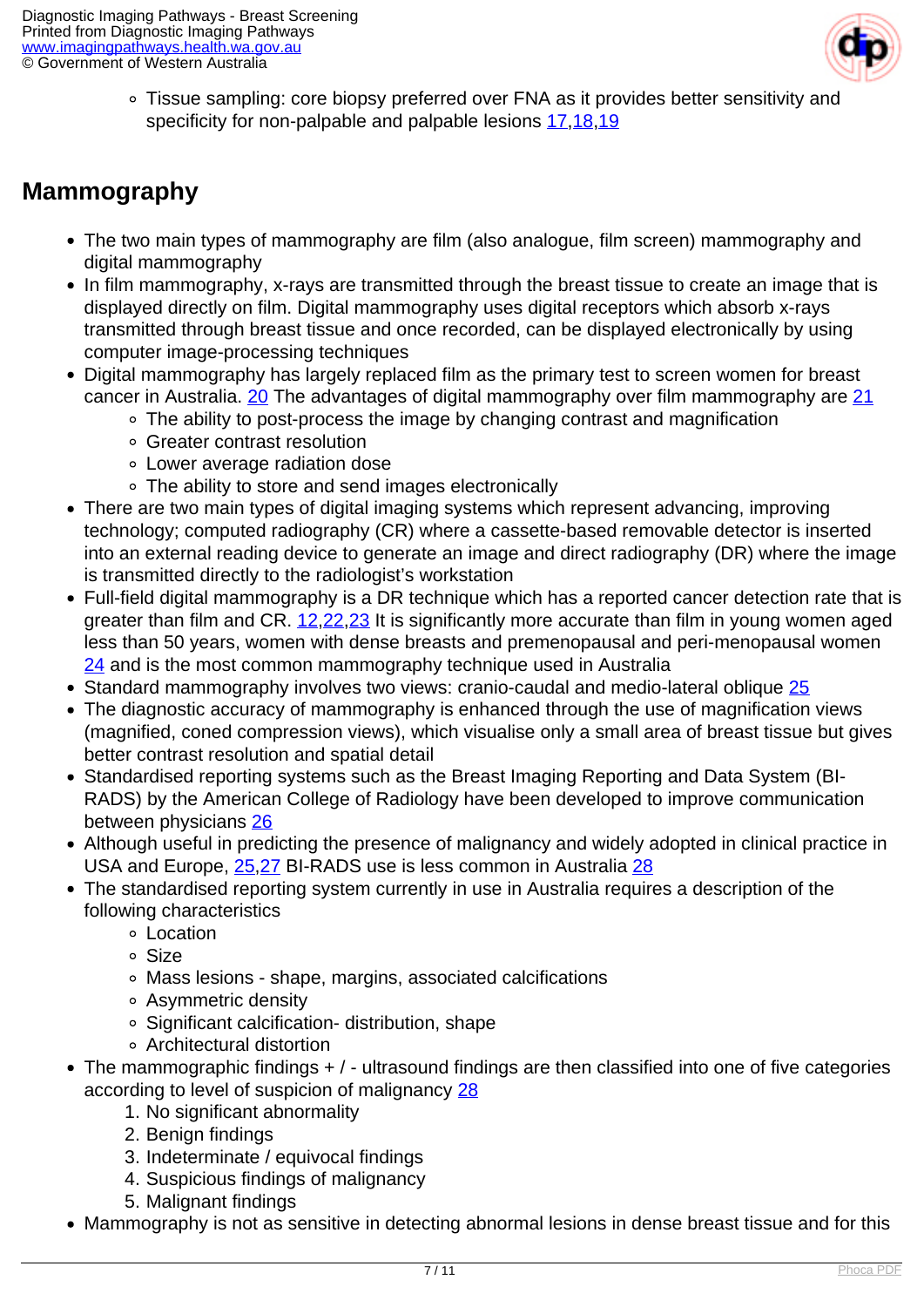![](_page_7_Picture_1.jpeg)

reason and because it does not involve exposure to ionising radiation, ultrasound is preferred over mammography in women younger than 35 [28](index.php?option=com_content&view=article&id=177&tab=references#28)

- One of the potential harms of breast screening is over-diagnosis, that is, detection of cancer through screening that would not have led to symptomatic breast cancer throughout a woman's life if not detected by screening. [29](index.php?option=com_content&view=article&id=177&tab=references#29) This has the potential to lead to unnecessary investigations and overtreatment. The likelihood of overdiagnosis has been estimated from randomized clinical trials to be about 19% however it is uncertain how accurate this number may be. [11](index.php?option=com_content&view=article&id=177&tab=references#11) In Australia, for every 1000 women who are screened from age 50 to 74 through BreastScreen (over 25 years) around 8 will have breast cancers that are treated and may not have become life threatening [2](index.php?option=com_content&view=article&id=177&tab=references#2)
- False-positive findings are another potential harm. The 10 year cumulative probability of a false-positive mammogram is reported to be 7% with annual and 4.8% with biennial screening [1](index.php?option=com_content&view=article&id=177&tab=references#1)
- The radiation exposure and hence risk of malignancy secondary to mammography is believed to be low [12](index.php?option=com_content&view=article&id=177&tab=references#12)

#### **References**

#### **Date of literature search: April 2016**

The search methodology is available on request. **[Email](index.php/contact-us)** 

References are graded from Level I to V according to the Oxford Centre for Evidence-Based Medicine, Levels of Evidence. [Download the document](http://www.cebm.net/wp-content/uploads/2014/06/CEBM-Levels-of-Evidence-2.1.pdf)

- 1. Oeffinger KC, Fontham ET, Etzioni R, Herzig A, Michaelson JS, Shih YC, et al. **Breast cancer screening for women at average risk: 2015 guideline update from the American Cancer Society.** JAMA. 2015;314(15):1599-614. (Guidelines). [View the reference](http://www.ncbi.nlm.nih.gov/pubmed/26501536)
- 2. **About screening mammograms [Internet].** BreastScreen WA; 2015 [updated October 27 2015; cited 2016 April 13]. [View the reference](http://www.breastscreen.health.wa.gov.au/Breast-screening/About-screening-mammograms)
- 3. **Breast cancer in Australia: an overview [Internet].** Australian Institute of Health and Welfare; 2012 [cited 2016 April 13]. [View the reference](http://www.aihw.gov.au/WorkArea/DownloadAsset.aspx?id=10737423006)
- 4. Chen WY. **Factors that modify breast cancer risk in women.** Waltham, MA: UptoDate; 2016 [cited 2016 April 14]. View the reference
- 5. Mainiero MB, Lourenco A, Mahoney MC, Newell MS, Bailey L, Barke LD, et al. **ACR appropriateness criteria breast cancer screening.** J Am Coll Radiol. 2013;10(1):11-4. (Guidelines). [View the reference](http://www.ncbi.nlm.nih.gov/pubmed/23290667)
- 6. Anothaisintawee T, Teerawattananon Y, Wiratkapun C, Kasamesup V, Thakkinstian A. **Risk prediction models of breast cancer: a systematic review of model performances.** Breast Cancer Res Treat. 2012;133(1):1-10. (Level III evidence). [View the reference](http://www.ncbi.nlm.nih.gov/pubmed/22076477)
- 7. Lee CH, Dershaw DD, Kopans D, Evans P, Monsees B, Monticciolo D, et al. **Breast cancer screening with imaging: recommendations from the Society of Breast Imaging and the ACR on the use of mammography, breast MRI, breast ultrasound, and other technologies for the detection of clinically occult breast cancer.** J Am Coll Radiol. 2010;7(1):18-27. (Guidelines). [View the reference](http://www.ncbi.nlm.nih.gov/pubmed/20129267)
- 8. Saslow D, Boetes C, Burke W, Harms S, Leach MO, Lehman CD, et al. **American Cancer Society guidelines for breast screening with MRI as an adjunct to mammography.** CA Cancer J Clin. 2007;57(2):75-89. (Guidelines). [View the reference](http://www.ncbi.nlm.nih.gov/pubmed/17392385)
- 9. Berg WA. **Tailored supplemental screening for breast cancer: what now and what next?** AJR Am J Roentgenol. 2009;192(2):390-9. (Review article). [View the reference](http://www.ncbi.nlm.nih.gov/pubmed/19155400)
- 10. Cancer Australia. **Family history assessment [Internet].** 2011 [cited 2014 April 14]. [View the](http://canceraustralia.gov.au/clinical-best-practice/gynaecological-cancers/fra-boc/evaluate) [reference](http://canceraustralia.gov.au/clinical-best-practice/gynaecological-cancers/fra-boc/evaluate)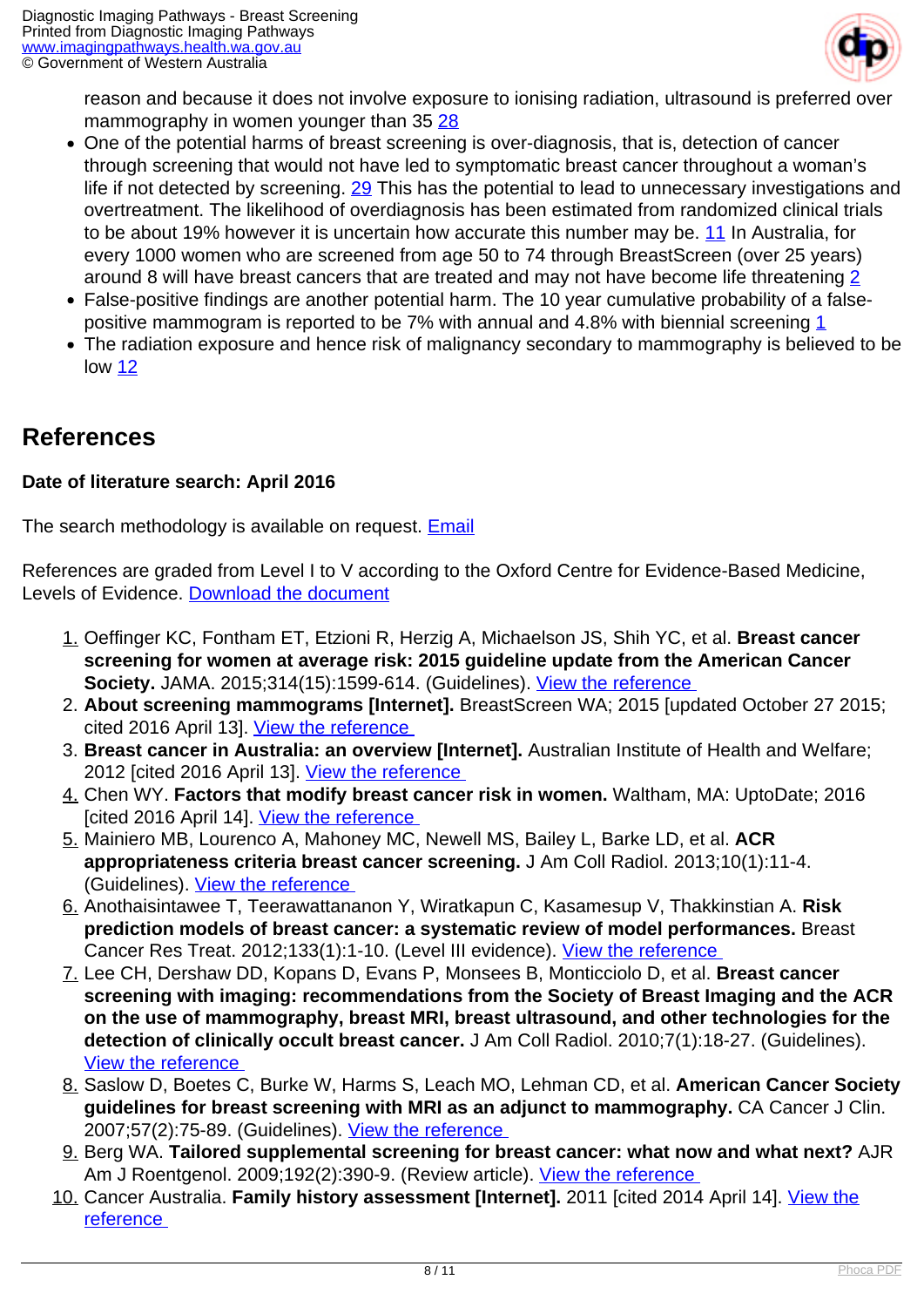![](_page_8_Picture_1.jpeg)

- 11. Marmot MG, Altman DG, Cameron DA, Dewar JA, Thompson SG and Wilcox M. **The benefits and harms of breast cancer screening: an independent review.** Lancet. 2012;380(9855):1778-86. (Level I evidence). [View the reference](http://www.ncbi.nlm.nih.gov/pubmed/23117178)
- 12. Nelson HD, Fu R, Cantor A, Pappas M, Daeges M, Humphrey L. **Effectiveness of breast cancer screening: systematic review and meta-analysis to update the 2009 U.S. preventive services task force recommendation.** Ann Intern Med. 2016;164(4):244-55. (Level I evidence). [View the](http://www.ncbi.nlm.nih.gov/pubmed/26756588) [reference](http://www.ncbi.nlm.nih.gov/pubmed/26756588)
- 13. Armaroli P, Villain P, Suonio E, Almonte M, Anttila A, Atkin WS, et al. **European code against cancer, 4th edition: cancer screening.** Cancer Epidemiol. 2015;39 Suppl 1:S139-52. (Guidelines). [View the reference](http://www.ncbi.nlm.nih.gov/pubmed/26596722)
- 14. **About breast screening [Internet].** BreastScreen Australia; 2015 [cited 2016 April 15]. [View the](http://www.cancerscreening.gov.au/internet/screening/publishing.nsf/Content/about-breast-screening) [reference](http://www.cancerscreening.gov.au/internet/screening/publishing.nsf/Content/about-breast-screening)
- 15. Wallis M, Tardivon A, Helbich T, Schreer I. **Guidelines from the European Society of Breast Imaging for diagnostic interventional breast procedures.** Eur Radiol. 2007;17(2):581-8. (Guidelines). [View the reference](http://www.ncbi.nlm.nih.gov/pubmed/17013595)
- 16. Kerlikowske K, Smith-Bindman R, Ljung BM, Grady D. **Evaluation of abnormal mammography results and palpable breast abnormalities.** Ann Intern Med. 2003;139(4):274-84. (Level II evidence). [View the reference](http://www.ncbi.nlm.nih.gov/pubmed/12965983)
- 17. Garg S, Mohan H, Bal A, Attri AK, Kochhar S. **A comparative analysis of core needle biopsy and fine-needle aspiration cytology in the evaluation of palpable and mammographically detected suspicious breast lesions.** Diagn Cytopathol. 2007;35(11):681-9. (Level II/III evidence). [View the reference](http://www.ncbi.nlm.nih.gov/pubmed/17924407)
- 18. Willems SM, van Deurzen CH, van Diest PJ. **Diagnosis of breast lesions: fine-needle aspiration cytology or core needle biopsy? A review.** J Clin Pathol. 2012;65(4):287-92. (Review article). [View the reference](http://www.ncbi.nlm.nih.gov/pubmed/22039282)
- 19. Leifland K, Lagerstedt U, Svane G. **Comparison of stereotactic fine needle aspiration cytology and core needle biopsy in 522 non-palpable breast lesions.** Acta Radiol. 2003;44(4):387-91. (Level II/III evidence). [View the reference](http://www.ncbi.nlm.nih.gov/pubmed/12846688)
- 20. **Position statement on the use of tomosynthesis within BreastScreen Australia services [Internet].** BreastScreen Australia; 2014 [cited 2016 May 17]. View the reference
- 21. Venkataraman S, Slanetz PJ. **Breast imaging for cancer screening: mammography and ultrasonography [Internet].** Waltham, MA: UptoDate; 2016 [cited 2016 May 17]. [View the](http://www.uptodate.com/contents/breast-imaging-for-cancer-screening-mammography-and-ultrasonography) [reference](http://www.uptodate.com/contents/breast-imaging-for-cancer-screening-mammography-and-ultrasonography)
- 22. Vigeland E, Klaasen H, Klingen TA, Hofvind S, Skaane P. **Full-field digital mammography compared to screen film mammography in the prevalent round of a population-based screening programme: the Vestfold County study.** Eur Radiol. 2008;18(1):183-91. (Level III evidence). [View the reference](http://www.ncbi.nlm.nih.gov/pubmed/17680246)
- 23. Chiarelli AM, Edwards SA, Prummel MV, Muradali D, Majpruz V, Done SJ, et al. **Digital compared with screen-film mammography: performance measures in concurrent cohorts within an organized breast screening program.** Radiology. 2013;268(3):684-93. (Level III evidence). [View](http://www.ncbi.nlm.nih.gov/pubmed/23674784) [the reference](http://www.ncbi.nlm.nih.gov/pubmed/23674784)
- 24. Pisano ED, Gatsonis C, Hendrick E, Yaffe M, Baum JK, Acharyya S, et al. **Diagnostic performance of digital versus film mammography for breast-cancer screening.** N Engl J Med. 2005;353(17):1773-83. (Level II evidence). [View the reference](http://www.ncbi.nlm.nih.gov/pubmed/16169887)
- 25. Bevers TB, Anderson BO, Bonaccio E, Buys S, Daly MB, Dempsey PJ, et al. **NCCN clinical practice guidelines in oncology: breast cancer screening and diagnosis.** J Natl Compr Canc Netw. 2009;7(10):1060-96. (Guidelines). View the reference
- 26. **BI-RADS (R) mammography 2013 [Internet].** 2013 [cited 2016 April 15]. [View the reference](http://www.acr.org/Quality-Safety/Resources/BIRADS)
- 27. Zonderland HM, Pope TL, Jr., Nieborg AJ. **The positive predictive value of the breast imaging reporting and data system (BI-RADS) as a method of quality assessment in breast imaging** in a hospital population. Eur Radiol. 2004;14(10):1743-50. (Level III evidence). [View the](http://www.ncbi.nlm.nih.gov/pubmed/15243715)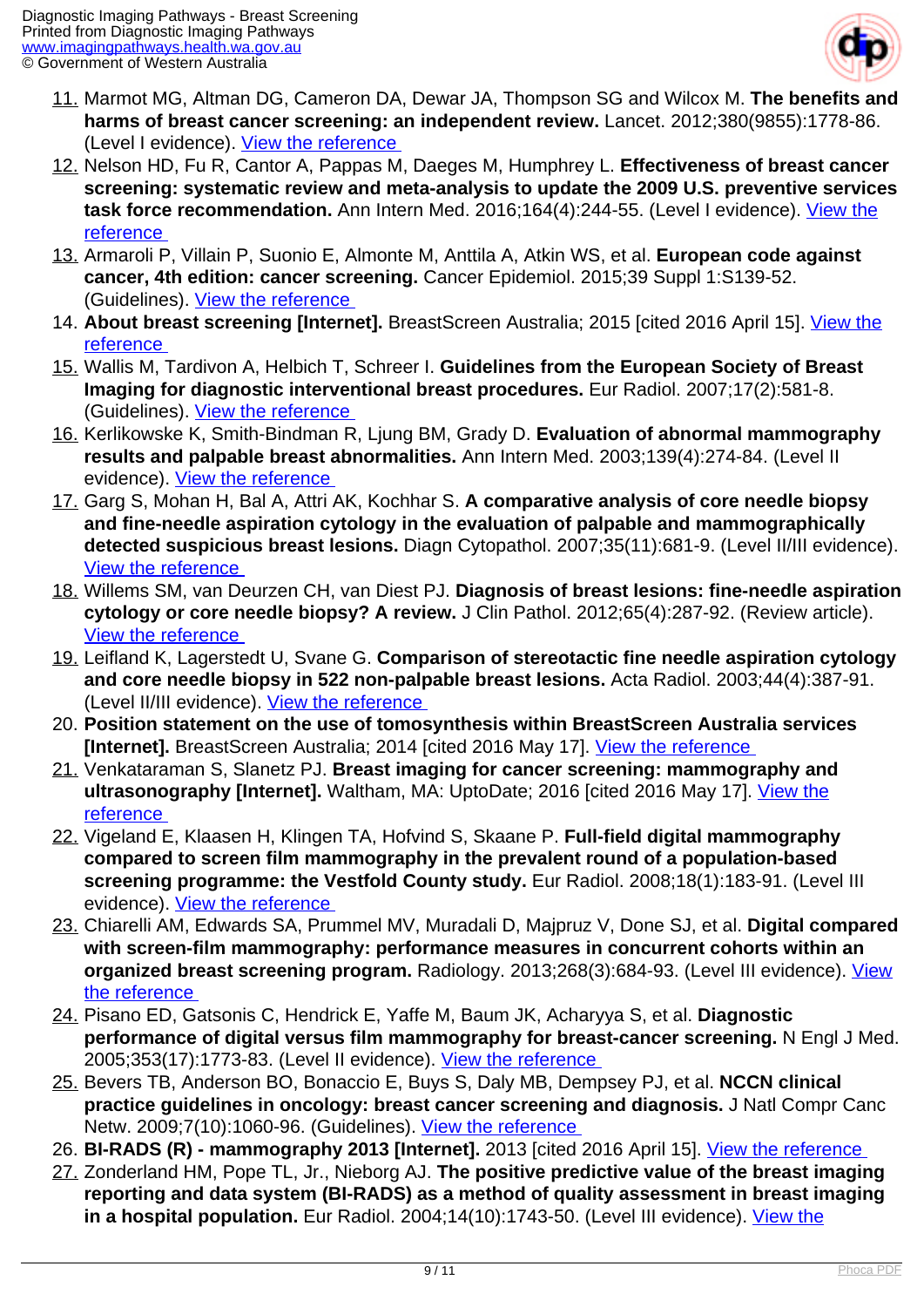![](_page_9_Picture_1.jpeg)

#### reference

- 28. **Breast imaging: a guide for practice [Internet].** National Breast Cancer Centre; 2002 [cited 2016 April 2016]. View the reference
- 29. Gotzsche PC, Jorgensen KJ. **Screening for breast cancer with mammography.** Cochrane Database Syst Rev. 2013;6:Cd001877. (Level I evidence). View the reference
- 30. Kosters JP, Gotzsche PC. **Regular self-examination or clinical examination for early detection of breast cancer.** Cochrane Database Syst Rev. 2003(2):Cd003373. (Level I evidence). [View the](http://www.ncbi.nlm.nih.gov/pubmed/12804462) [reference](http://www.ncbi.nlm.nih.gov/pubmed/12804462)
- 31. **Early detection of breast cancer [Internet].** Cancer Australia; 2015 [cited 2016 May 10]. [View the](https://canceraustralia.gov.au/publications-and-resources/position-statements/early-detection-breast-cancer#_ENREF_7) [reference](https://canceraustralia.gov.au/publications-and-resources/position-statements/early-detection-breast-cancer#_ENREF_7)

#### **Information for Consumers**

| Information from this website                                                                                              | <b>Information from the Royal</b><br><b>Australian and New Zealand</b><br><b>College of Radiologists' website</b>                                                                                                                                     |
|----------------------------------------------------------------------------------------------------------------------------|-------------------------------------------------------------------------------------------------------------------------------------------------------------------------------------------------------------------------------------------------------|
| <b>Consent to Procedure or Treatment</b><br><b>Radiation Risks of X-rays and Scans</b><br><b>Plain Radiography (X-ray)</b> | <b>Plain Radiography/X-rays</b><br><b>Radiation Risk of Medical Imaging During</b><br><b>Pregnancy</b><br><b>Radiation Risk of Medical Imaging for</b><br><b>Adults and Children</b><br><b>Diagnostic Mammography</b><br><b>Screening Mammography</b> |

#### **Copyright**

© Copyright 2015, Department of Health Western Australia. All Rights Reserved. This web site and its content has been prepared by The Department of Health, Western Australia. The information contained on this web site is protected by copyright.

#### **Legal Notice**

.

Please remember that this leaflet is intended as general information only. It is not definitive and The Department of Health, Western Australia can not accept any legal liability arising from its use. The information is kept as up to date and accurate as possible, but please be warned that it is always subject to change